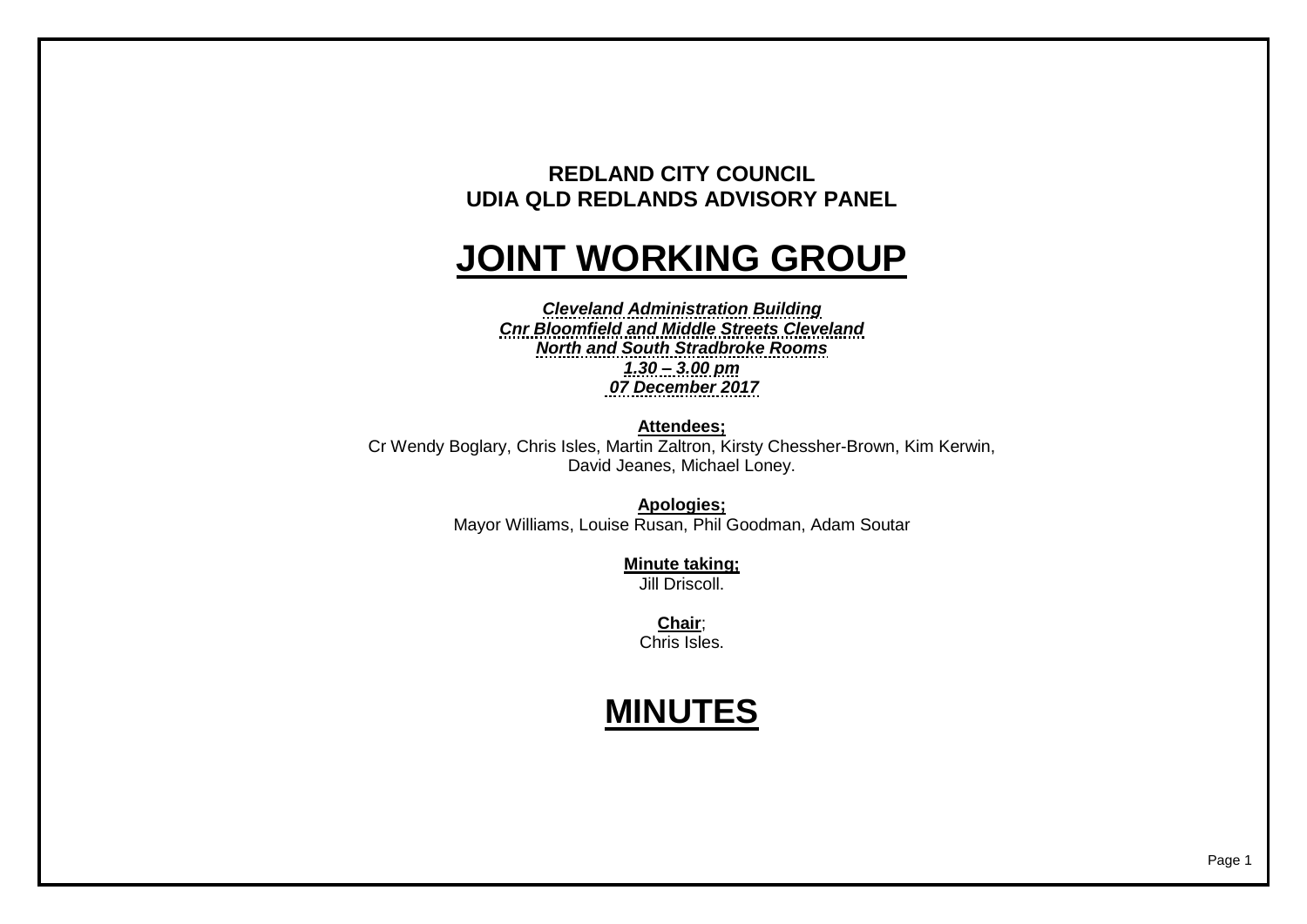| No.              | <b>Item</b>                                                                                                                                                                                                                                                                                                                                                           | <b>Action Item / Outcome</b>                                                               |
|------------------|-----------------------------------------------------------------------------------------------------------------------------------------------------------------------------------------------------------------------------------------------------------------------------------------------------------------------------------------------------------------------|--------------------------------------------------------------------------------------------|
|                  | Chris Isles opened the meeting at 1.30 pm                                                                                                                                                                                                                                                                                                                             |                                                                                            |
| 1.               | <b>Welcome and apologies</b>                                                                                                                                                                                                                                                                                                                                          |                                                                                            |
|                  | Chris Isles welcomed attendees to the meeting and noted<br>the apologies.                                                                                                                                                                                                                                                                                             |                                                                                            |
| 2.               | <b>Minutes from previous meeting</b>                                                                                                                                                                                                                                                                                                                                  | Minutes of the previous meeting endorsed.                                                  |
| 3.               | Action items from previous meeting                                                                                                                                                                                                                                                                                                                                    | Action items discussed and updated.                                                        |
| $\overline{4}$ . | <b>Research Foundation - RCC</b>                                                                                                                                                                                                                                                                                                                                      |                                                                                            |
|                  | RCC confirmed that Council will consider whether it wishes<br>to become a member of the research foundation through its<br>2018/19 budget considerations.                                                                                                                                                                                                             | The group noted the overview.                                                              |
| 5 <sub>1</sub>   | <b>Communication with industry - RCC</b>                                                                                                                                                                                                                                                                                                                              |                                                                                            |
|                  | This item was held over until the next meeting.                                                                                                                                                                                                                                                                                                                       | Place on agenda for the next working group meeting.                                        |
|                  | There was discussion regarding availability of statistics<br>associated with development applications. The UDIA is<br>reviewing statistics made available by a number of<br>Councils. There is inconsistency in the information Councils<br>provide. UDIA will send through details of the report card<br>containing the development information they will be seeking | UDIA to send the requested development application statistics to RCC<br>for consideration. |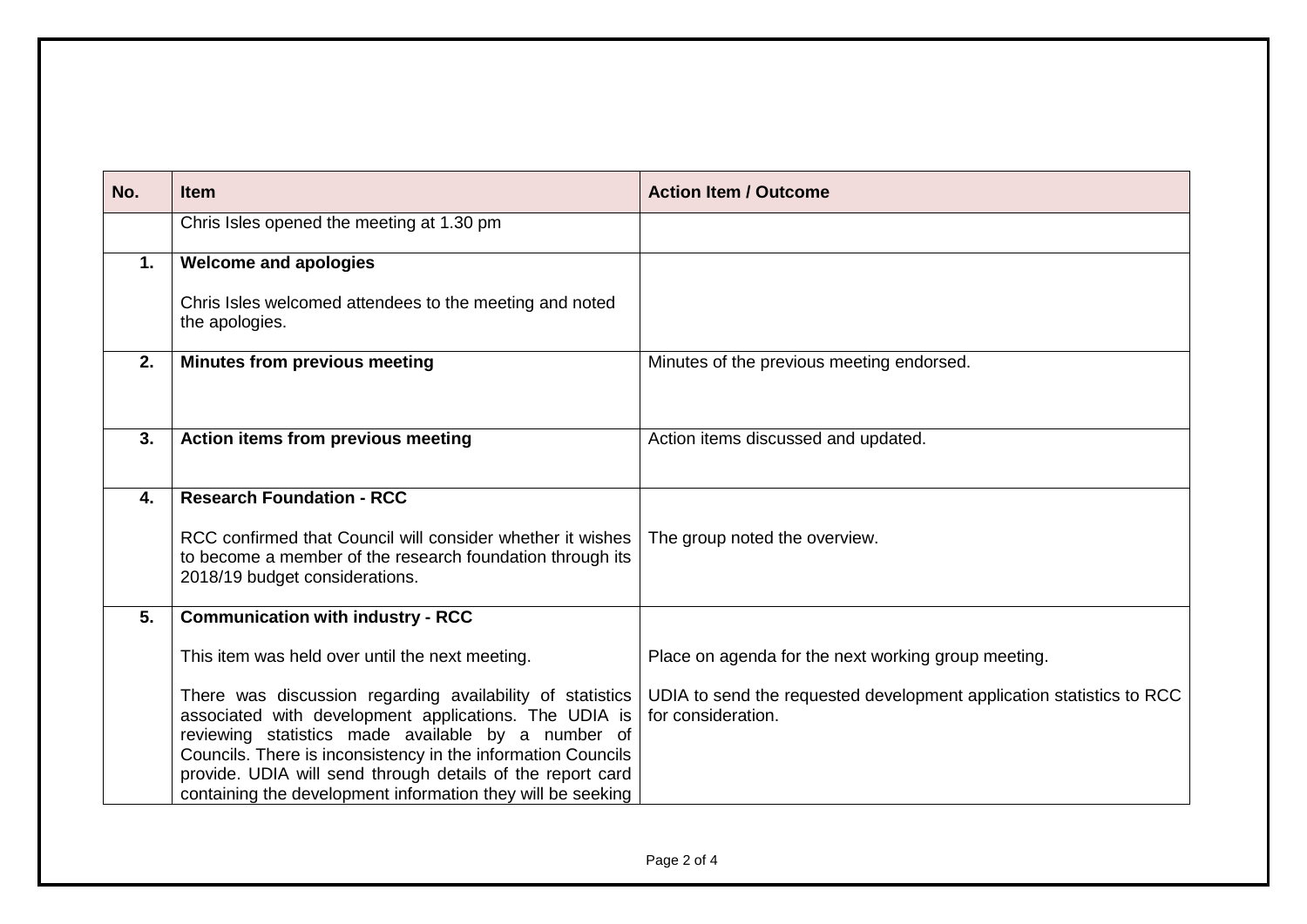|                  | from Councils for consideration.                                                                                                                                                                                                                                                                                                                                                                                                                                                                                                                                                                                                                                                                            |                                                                                             |
|------------------|-------------------------------------------------------------------------------------------------------------------------------------------------------------------------------------------------------------------------------------------------------------------------------------------------------------------------------------------------------------------------------------------------------------------------------------------------------------------------------------------------------------------------------------------------------------------------------------------------------------------------------------------------------------------------------------------------------------|---------------------------------------------------------------------------------------------|
|                  |                                                                                                                                                                                                                                                                                                                                                                                                                                                                                                                                                                                                                                                                                                             |                                                                                             |
| 6.               | <b>Study tour details - UDIA</b>                                                                                                                                                                                                                                                                                                                                                                                                                                                                                                                                                                                                                                                                            |                                                                                             |
|                  | UDIA advised that a study tour of development sites<br>outside Redland can be arranged for February 2018. This<br>would allow Councillors and officers an insight into<br>development occurring outside Redland. The group thought<br>there was merit in this proposal and that there would be<br>interest from Councillors and Council officers.                                                                                                                                                                                                                                                                                                                                                           | RCC to confirm Councillor interest in a study tour and make<br>arrangements with UDIA.      |
| $\overline{7}$ . | Working group review - RCC                                                                                                                                                                                                                                                                                                                                                                                                                                                                                                                                                                                                                                                                                  |                                                                                             |
|                  | The group discussed how the group had been operating<br>since inception. There was general agreement that the<br>group was operating well. However, it was suggested that<br>more could be done on operational matters and in relation<br>to advocacy for infrastructure (see item 8).                                                                                                                                                                                                                                                                                                                                                                                                                      | UDIA to provide a list of operational issues to RCC to consider for<br>future agenda items. |
| 8.               | Infrastructure advocacy - RCC                                                                                                                                                                                                                                                                                                                                                                                                                                                                                                                                                                                                                                                                               |                                                                                             |
|                  | The group discussed how UDIA and RCC could work<br>effectively together to advocate for state infrastructure. The<br>discussion related to transport infrastructure and other<br>infrastructure items such as internet capacity. RCC<br>explained that the transport strategy project would be<br>commencing in the near future and that this would assist<br>with advocacy. The group wanted to ensure that specific<br>actions could be identified to be undertaken and reported<br>back to the working group. In particular, the group wished<br>to invite the relevant politicians to future working group<br>meetings to raise awareness of the infrastructure needs<br>and seek agreement to resolve. | UDIA to provide a proposal on joint advocacy arrangements.                                  |